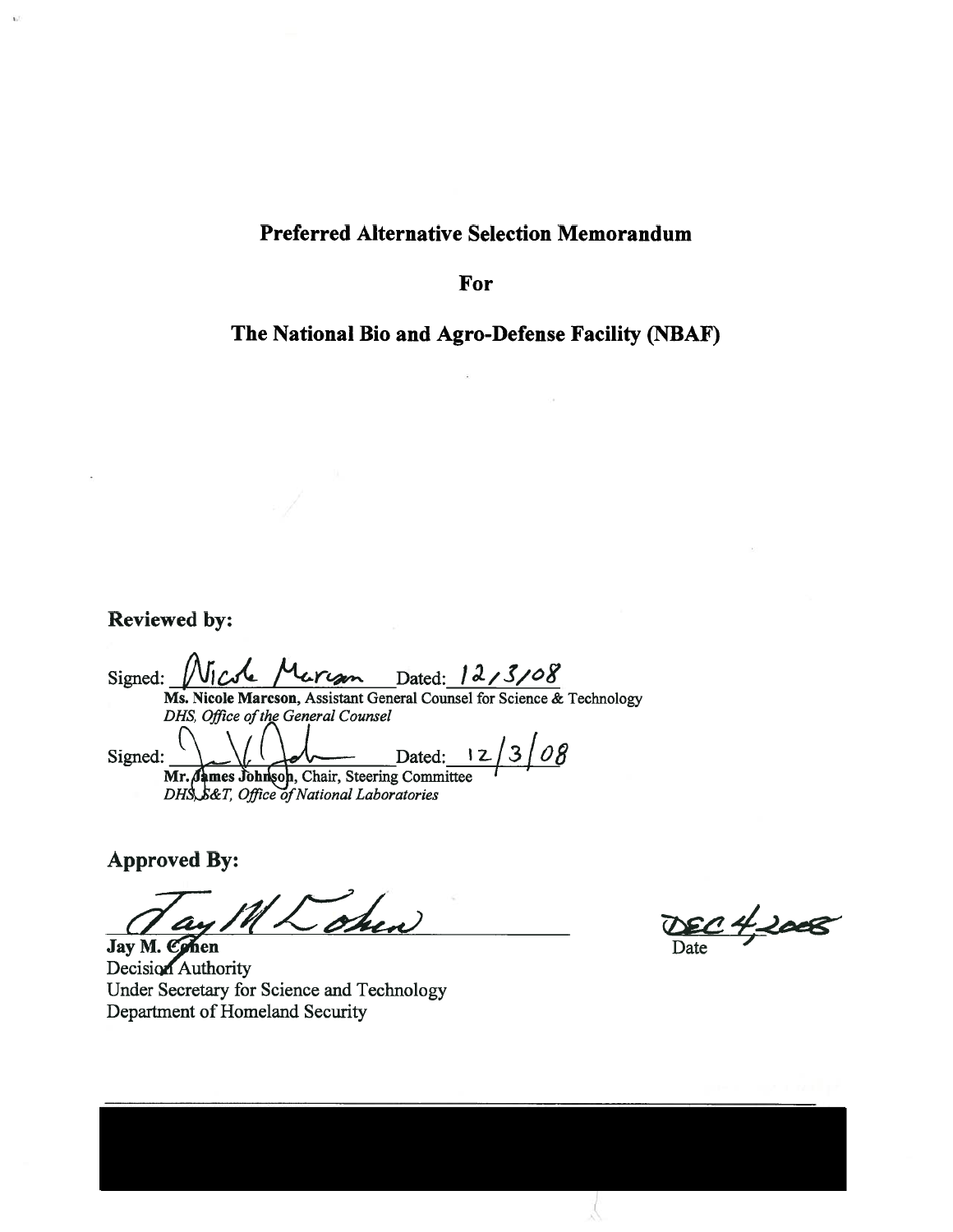Preferred Alternative Selection Memorandum

ا ميلاد با

This Page Intentionally Left Blank

I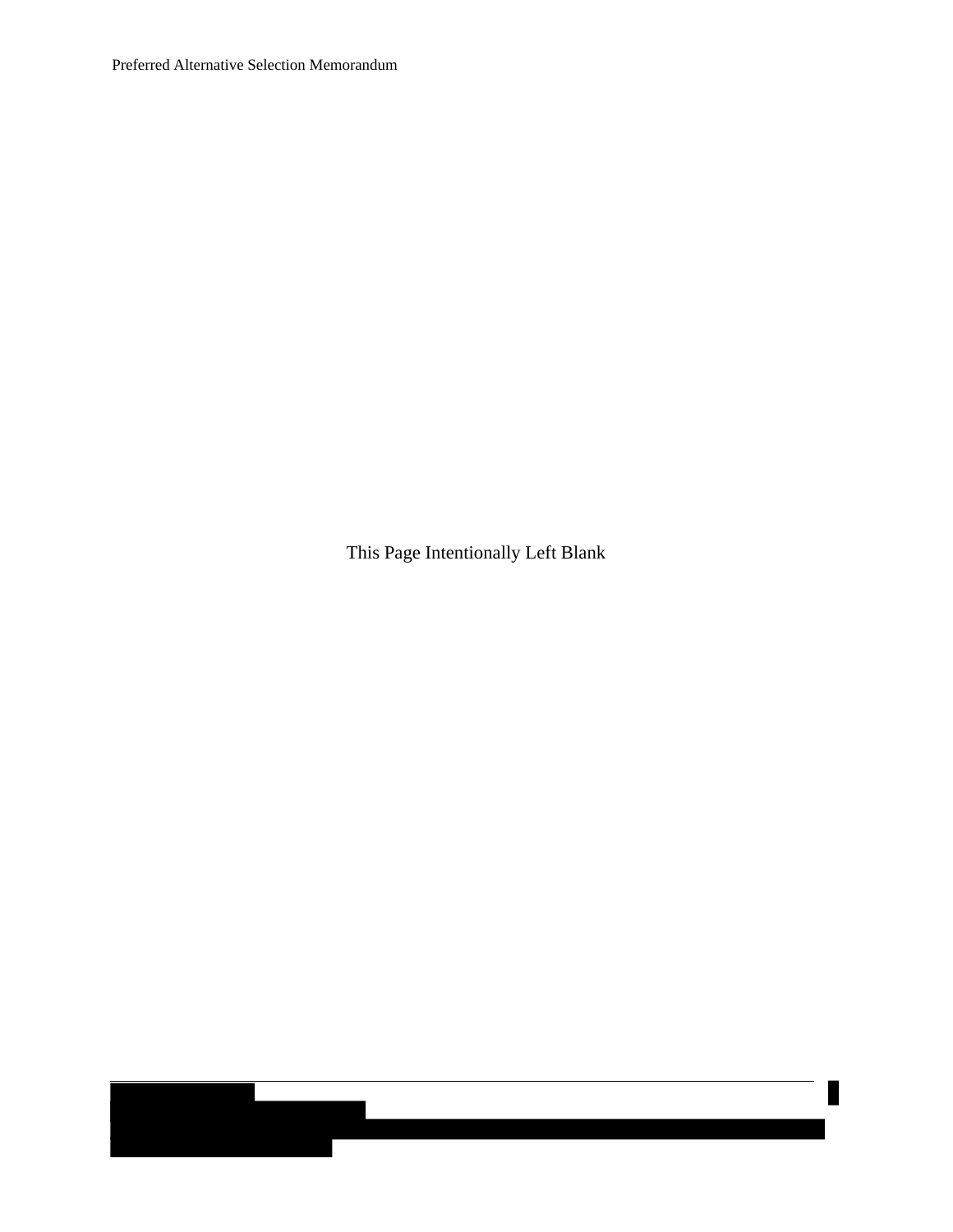# **Summary of Decision**

The National Environmental Policy Act (NEPA) requires federal agencies to examine the environmental impacts of their proposed actions before decisions are made. DHS is considering an action to site, construct, and operate the proposed National Bio and Agro-Defense Facility (NBAF) to comply with Homeland Security Presidential Directive 9/HSPD-9 "Defense of United States Agriculture and Food" by providing an enhanced domestic research capability on foreign animal diseases and zoonotic diseases. Accordingly, DHS analyzed its proposed action in a Draft Environmental Impact Statement (EIS) and a Final EIS, prepared in accordance with NEPA, as amended (42 U.S.C. 4321, et seq.), the Council on Environmental Quality's "Regulations for Implementing the Procedural Provisions of the National Environmental Policy Act" (CEQ Regulations at 40 CFR, Parts 1500-1508), and DHS Management Directive 5100.1 "Environmental Planning Program". The CEQ Regulations require an agency to identify a Preferred Alternative in its Final EIS (40 CFR 1502.14). The Preferred Alternative is the alternative that the agency believes would fulfill its statutory mission, giving consideration to environmental, economic, technical, and security factors. As the Decision Authority for the proposed action, I select the Manhattan Campus Site in Kansas as the Preferred Alternative for identification in the NBAF Final EIS.

Identification of a Preferred Alternative in an EIS does not guarantee that such alternative will be the final alternative selected in the agency's Record of Decision (ROD). Rather, selection of the Preferred Alternative serves to put the public on notice as to which alternative the agency currently favors. The ROD, signed at least 30 days after the Notice of Availability (NOA) for the NBAF Final EIS is published in the *Federal Register*, documents the agency's final chosen alternative. The ROD will be published in the Federal Register and will address the following:

- The decision of whether or not to build and NBAF and, if so, where it will be built;
- Discussion of factors involved in deciding if and where the NBAF will be built, including considerations of national policy, evaluation criteria, threat and risk assessment, costs, site characterizations, security, and other programmatic requirements;
- • Discussion of the alternative sites considered in the EIS in relation to the technical information developed during the EIS process, specifying how the alternative sites compare with the environmental criteria studied; and
- Discussion as to whether all practicable means to avoid or minimize environmental impacts from the alternative selected have been adopted and, if not, why, as well as any required mitigation, monitoring, and enforcement programs that would be necessary to offset environmental impacts.

Selection of the Preferred Alternative is based upon: 1) the site's ability to satisfy the evaluation criteria published in the "Public Notice Soliciting Expressions of Interest (EOIs) for Potential Sites for the NBAF" (which was published in the Federal Register on January 19, 2006); 2) the site's ability to satisfy the preferences communicated to all second round potential NBAF sites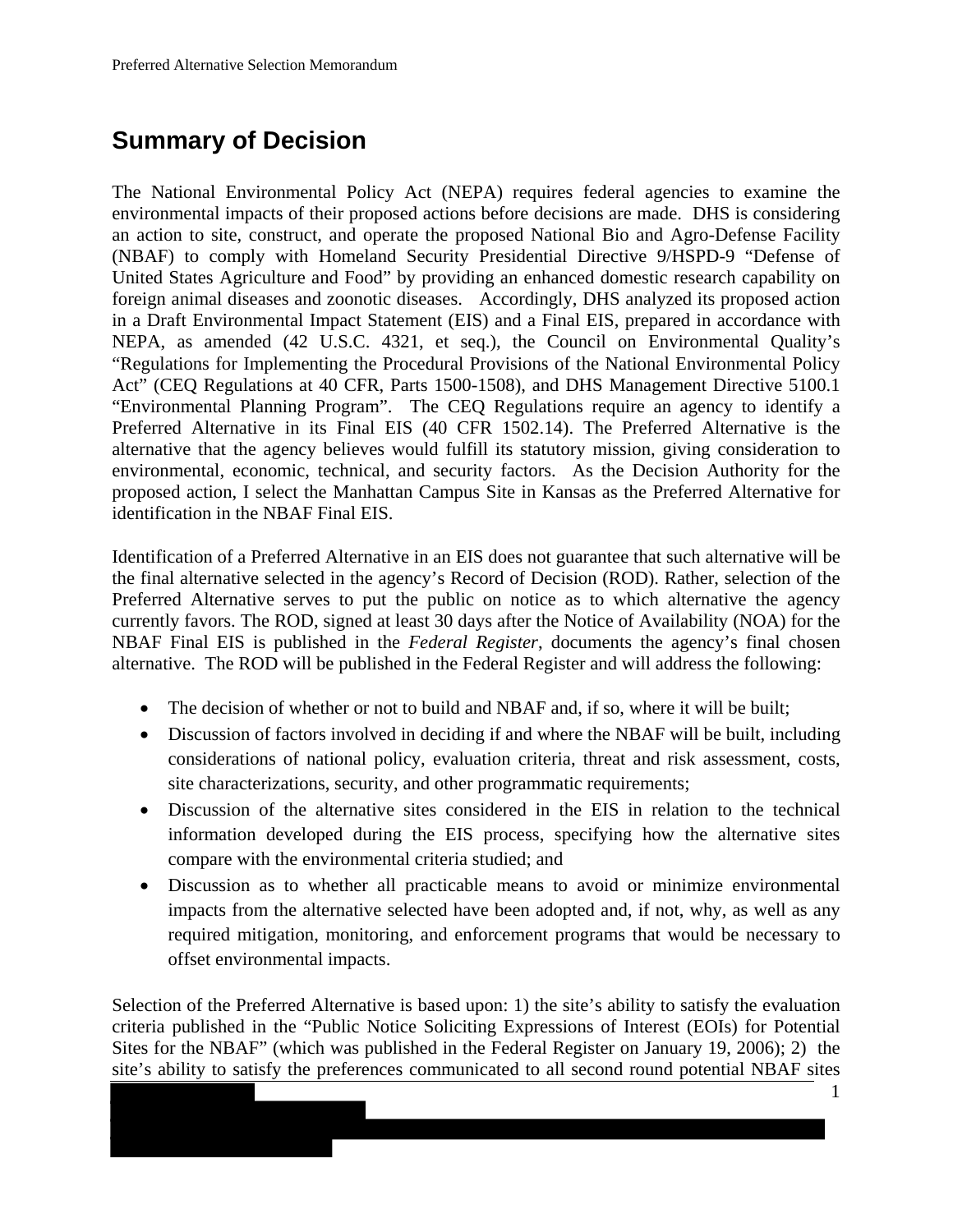(by letter dated December 8, 2006); 3) offers to offset site infrastructure costs (submitted to DHS by March 31, 2008); 4) the environmental impacts identified in the NBAF EIS; and 5) information contained in the Threat and Risk Assessment, Site Cost Analysis, Site Characterization Study, and Plum Island Facility Closure and Transition Cost Study reports.

The Preferred Alternative selection process was an integrated assessment and evaluation of each site's strengths, weaknesses, and risks against DHS's evaluation criteria and preferences while considering the environmental effects and security findings. This memorandum documents the basis for my decision.

# **Background**

To comply with Homeland Security Presidential Directive 9/HSPD-9 "Defense of United States Agriculture and Food," the DHS Science & Technology (S&T) Directorate engaged in analysis of the capabilities of research facilities supporting homeland security. The development of an integrated, national bio and agro-defense strategy revealed that the Nation's current national bio and agro-defense capabilities are inadequate to meet future research requirements supporting both agricultural and public health national security. Foreign animal disease studies, public health threats from emerging, high-consequence zoonotic pathogens, and the need for development and licensure of medical countermeasures have generated additional demands for biocontainment laboratory space. Current laboratory space available in the United States is not sufficient to support the increasing levels of research, development, and testing needed to meet the growing concerns about accidental or intentional introduction of foreign animal diseases into this country. Additional capability and capacity are also needed for high-consequence zoonotic disease countermeasures research and development (R&D) and medical countermeasure testing and evaluation.

DHS is evaluating potential sites for a proposed new national R&D asset, the NBAF, which is in the planning phase. The proposed facility size will be approximately 500,000 square feet and its site will require a minimum of 30 acres. The Office of National Laboratories (ONL), within the S&T Directorate, is the office responsible for project development and construction.

During the first round site down-select in 2006, DHS conducted an initial evaluation of the 29 EOIs received using the four evaluation criteria set forth in the *Federal Register* public notice soliciting EOIs. The four evaluation criteria were:

- Proximity to Research Capabilities
- Proximity to Workforce
- Acquisition/Construction/Operations (ACO) Requirements
- Community Acceptance

An interagency working group developed the evaluation criteria to ensure that the NBAF would meet the interdependent needs of DHS and USDA to adequately protect the nation against

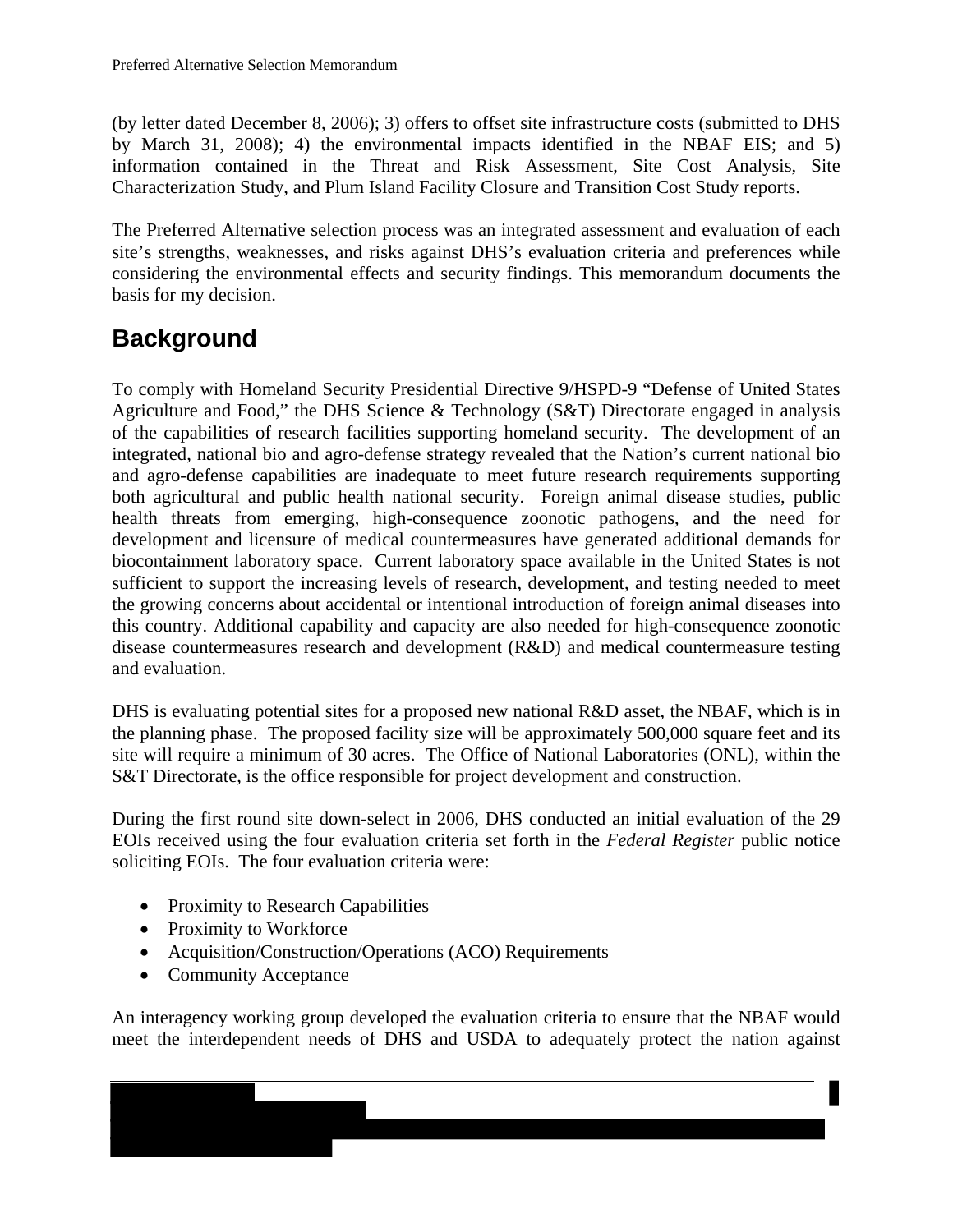biological threats to animal agriculture. Based on this initial evaluation, 18 sites were identified for further analysis in the second round of the selection process in August 2006.

DHS set forth the review process for analyzing the remaining 18 sites against the evaluation criteria, associated sub-criteria, and preferences. The preferences, communicated by letter dated December 8, 2006, were elaborations of the DHS view of the importance of the four evaluation criteria and sub-criteria. Following this review, six sites were selected to represent the range of reasonable action alternatives for analysis in the EIS, including Plum Island, New York. The *July 2007 Final Selection Memorandum for Site Selection for the Second Round Potential Sites for the NBAF* and the *Plum Island Memorandum for the Record* documented the findings of this process and established the evaluation criteria baseline.

DHS then developed and implemented a decision process to identify a Preferred Alternative in the Final EIS. A Steering Committee, comprised of Federal employees with subject matter expertise from DHS and USDA, led the evaluation process and made recommendations to the DHS Decision Authority. The process involved a qualitative analysis of the strengths and weaknesses of each action alternative and then an overall data comparison to develop a relative ranking of each action alternative. The steering committee considered the No Action Alternative and weighed it against the proposed action of constructing and operating the NBAF at the highest ranked site alternative to identify the Preferred Alternative.



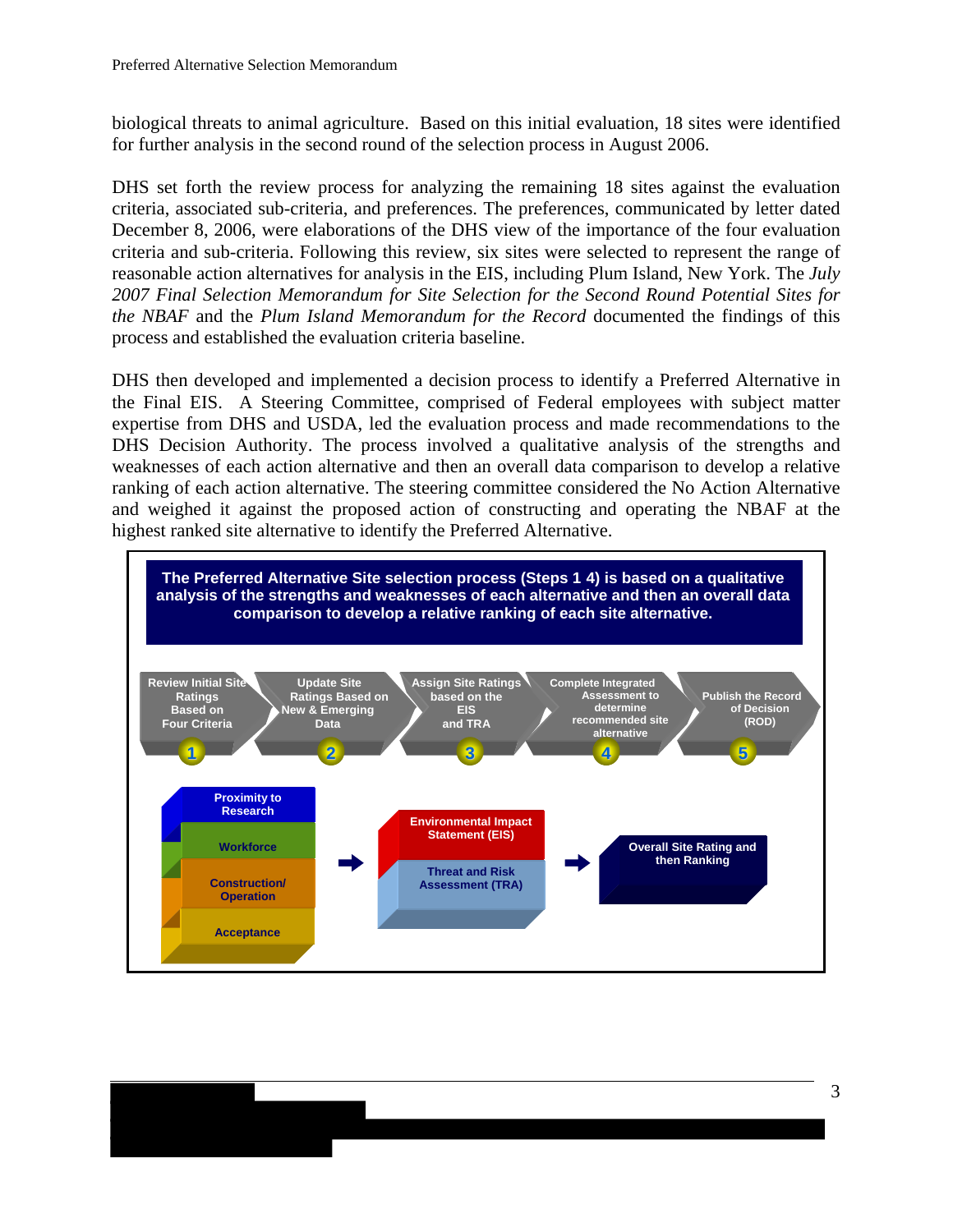The Steering Committee updated the original findings from the second round down-select of each action alternative using new and emerging data collected since July 2007. This data was contained in the following support documents<sup>1</sup>:

- Threat and Risk Assessment, designated as For Official Use Only (FOUO)
- Site Cost Analysis
- Site Characterization Study
- Plum Island Facility Closure and Transition Cost Study

Additionally, DHS requested each consortium submit an offer, by March 31, 2008, for offsets to the site infrastructure costs. The decision to offer land, funds, or other assets was solely at the discretion of the consortium. The amount of the contribution and how the contribution was funded (e.g., bonds, taxes) was determined by the consortium and/or the state and local government officials.

The Steering Committee then considered the environmental impacts presented in the EIS, including the public comments made at the public meetings and during the 60-day public comment period, along with the Threat and Risk Assessment. Finally, overall site ratings were completed followed by the ranking of the sites to determine the recommended action alternative. The Steering Committee then considered the No Action Alternative and weighed it against the proposed action of constructing and operating the NBAF at the highest ranked site alternative to identify the recommended Preferred Alternative. Following a comparison of the action alternative to the no action alternative, the steering committee unanimously agreed to the preferred alternative. The next section documents the findings of the Steering Committee and the basis for my decision.

# **Preferred Alternative**

The chart below graphically expresses the Steering Committee's updated findings and recommendations regarding each alternative's ability to satisfy the evaluation criteria, the threat and risk assessment, the environmental impacts, and their overall rating and ranking.

<sup>&</sup>lt;sup>1</sup> Support documents (except for the TRA since it is designated FOUO) were posted on DHS's NBAF Web site (http://www.dhs.gov/nbaf) in August 2008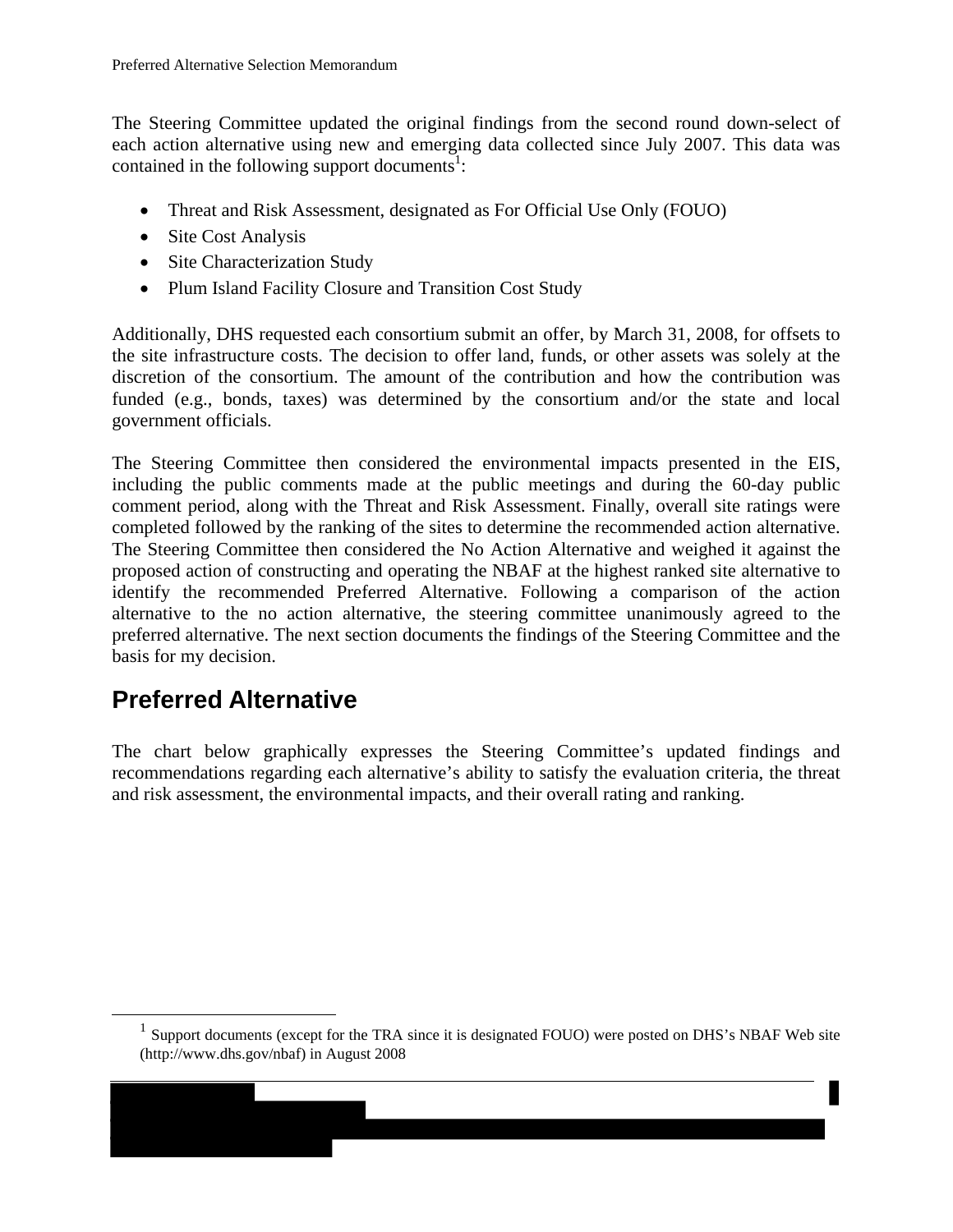|                                                                                                                                                                                             | <b>Preferred</b><br><b>Alternative</b>                                                                                                                           |                                                                |                                                     |                                                                                                                                                                      |                                                                      |                                                               |
|---------------------------------------------------------------------------------------------------------------------------------------------------------------------------------------------|------------------------------------------------------------------------------------------------------------------------------------------------------------------|----------------------------------------------------------------|-----------------------------------------------------|----------------------------------------------------------------------------------------------------------------------------------------------------------------------|----------------------------------------------------------------------|---------------------------------------------------------------|
|                                                                                                                                                                                             |                                                                                                                                                                  | Manhattan, KS San Antonio, TX                                  | Athens, GA                                          | Flora, MS                                                                                                                                                            | Butner, NC                                                           | Plum Island, NY                                               |
| Step 1: Review Initial Site Ratings based on Four Criteria                                                                                                                                  |                                                                                                                                                                  |                                                                |                                                     |                                                                                                                                                                      |                                                                      |                                                               |
| Step 2: Evaluation Criteria Ratings<br>PROXIMITY TO RESEARCH CAPABILITIES<br><b>PROXIMITY TO WORKFORCE</b><br><b>ACQUISITION / CONSTRUCTION / OPERATIONS</b><br><b>COMMUNITY ACCEPTANCE</b> | $\overline{G}$<br>$\mathbf{Y}$<br>$\overline{G}$<br>$\overline{G}$                                                                                               | Y <br>$\overline{G}$<br>$\mathbf Y$<br>$\overline{\mathsf{G}}$ | Y <br>$\overline{\mathbf{Y}}$<br>$\mathbf{Y}$<br> Y | $\mathbb{R}$<br>$\mathbb{R}$<br>$\mathbf G$<br>$\overline{\mathsf{G}}$                                                                                               | $\boxed{G}$<br>$\boxed{G}$<br>$\mathbf R$<br>$\overline{\mathbf{R}}$ | Y <br>$\mathbf{Y}$<br>$\mathbf{Y}$<br>$\overline{\mathbf{R}}$ |
| Step 3: TRA and EIS Ratings<br>THREAT AND RISK<br><b>ENVIRONMENTAL IMPACTS</b>                                                                                                              | Y <br>$\overline{G}$                                                                                                                                             | Y <br> G                                                       | $ {\bf Y} $<br>$\mathbf{Y}$                         | Y <br> G                                                                                                                                                             | $\mathbf{Y}$<br>$\mathbf{G}$                                         | Y <br> G                                                      |
| Step 4: Overall Site Rankings<br><b>Overall Rating</b><br><b>Overall Ranking</b>                                                                                                            | G<br>1                                                                                                                                                           | $\mathbf{Y}$<br>$\overline{2}$                                 | Y<br>3                                              | R.<br>$\overline{\mathbf{4}}$                                                                                                                                        | $\mathbb{R}$<br>$\overline{\mathbf{4}}$                              | R<br>$\vert$ 4                                                |
| Step 2 and 4 Rating Legend<br><b>Clearly Meets Overall Criteria</b><br>G<br>Partial Fulfillment of Overall Criteria<br><b>Y</b><br>Does Not Meet Overall Criteria                           | <b>Step 3: TRA Rating Legend</b><br>No Security Risks<br>G<br>Acceptable Security Risks with or<br>Y<br>without mitigation<br><b>Unacceptable Security Risks</b> |                                                                |                                                     | <b>Step 3: EIS Rating Legend</b><br>No to Minor Environmental Impacts<br>۱G۱<br>Y<br>Moderate Environmental Impacts<br><b>Significant Environmental Impacts</b><br>R |                                                                      |                                                               |

I note that the Steering Committee found that the EIS and the Threat Risk Assessment (TRA) offered very little differentiation between the sites. In fact, the EIS stated that the risk of release of a biological pathogen from the NBAF was independent of where the NBAF was located. The Steering Committee determined that, based on its review of the EIS, the likelihood of a release of a biological pathogen was very low, given appropriate attention to the design, construction, and operation of the NBAF with an array of safety controls. The Steering Committee further determined that the risk of release of any identified pathogen proposed for study within the NBAF (in addition to foot and mouth disease (FMD)) could be mitigated by implementation of operational protocols, rigid security measures, and adherence to the U.S. Government biosecurity guidelines. With respect to the economic consequence if a release were to happen, the Steering Committee found that the major impact of a release was due to the loss of meat export trade status upon a release of FMD and that this is independent of the site. Further, following my visit to the World Organization for Animal Health (OIE), I received a letter dated November 24, 2008 from Dr. Bernard Vallat, The Director General, stating the following: "regardless of where in the territory of a country an outbreak of FMD occurs, the FMD status of the country is lost immediately upon the first notification to the OIE. The difference, in terms of the national impact of this outbreak, is more related to how the country's authorities respond to the incursion, rather then where the outbreak occurs." I therefore determined, based on the lack of site differentiation of the risk of a release and the economic consequences of a release, that it was most important to select a location that would optimize the capability to diagnose and cure large animal diseases. Furthermore, the Steering Committee found that the environmental impacts analyzed in the EIS and the site specific threats were all very similar and that there were only minor differentiators that could be found. Therefore, the key differentiator among the sites was the original four

5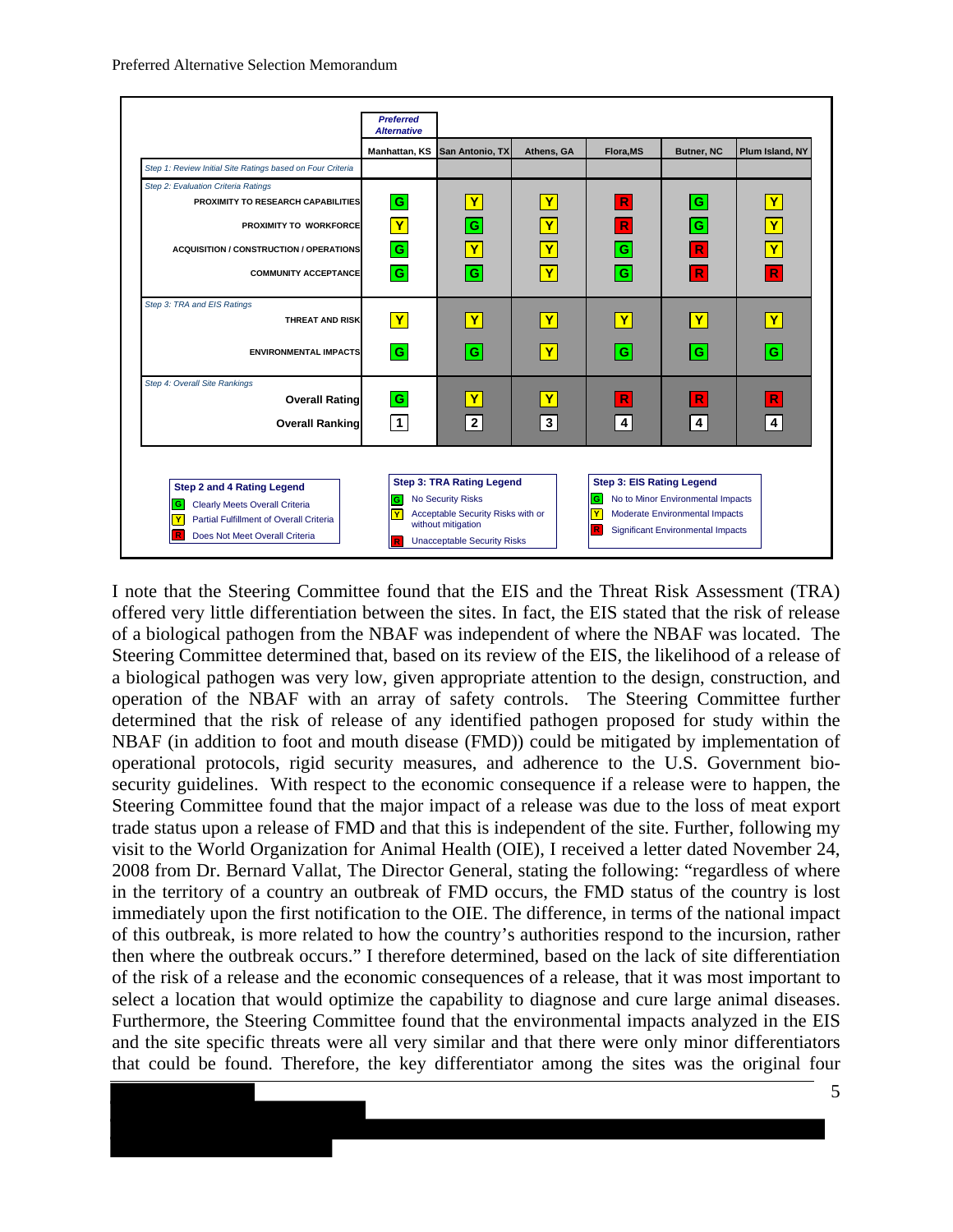evaluation criteria. Because this facility is intended to be the Nation's preeminent research facility for foreign animal and zoonotic disease research, the site's proximity to research capabilities that can be linked to NBAF mission requirements was emphasized among the four evaluation criteria.

### *Preferred Site Alternative*

### *Heartland BioAgro Consortium, Manhattan, KS (Manhattan Campus Site)*

Based on an evaluation of all of the alternatives, the Steering Committee determined that the Manhattan Campus Site clearly possessed more strengths and fewer weaknesses than any other alternative and best met the purpose and need to site, construct, and operate the NBAF. Specifically, its location near Kansas State University (KSU) provides site proximity to existing research capabilities that can be linked to NBAF mission requirements. Additionally, the site's proximity to the KSU College of Veterinary Medicine, KSU College of Agriculture, and the Biosecurity Research Institute is relevant to the NBAF mission and a significant strength. The EIS demonstrated that construction and operation of the NBAF at the Manhattan Campus Site would be environmentally acceptable as almost all environmental impacts fell into the "no impacts to minor impacts" category. As stated in the EIS and agreed to by the Steering Committee, the risk of release of a pathogen was independent of where the NBAF was located. The findings for the Manhattan Campus Site in the Threat and Risk Assessment were found to be comparable to the other Site Alternatives. The Manhattan Campus Site alternative demonstrated very strong community acceptance from local, state, and Federal officials and stakeholders. Additionally, the consortium offered a substantial, unconditional offset package, including use of the existing Biosecurity Research Institute. Taking into consideration the offsets to infrastructure costs and "in-kind" contributions offered by the consortia, the Manhattan Campus Site is among the least expensive location to construct and operate the NBAF. Following a comparison of this site to the no action alternative, the Steering Committee unanimously agreed that the Manhattan Campus Site is the preferred alternative and I concur with the Steering Committee's recommendation.

## **Other Alternatives**

### *Texas Biological and Agro-Defense Consortium, San Antonio, TX (Texas Research Park)*

While the Texas Research Park Site demonstrated numerous strengths against the evaluation criteria, the Steering Committee found that it did not best meet the purpose and need to site, construct, and operate the NBAF based on the Research and ACO criteria. While a strength is the site's proximity to other research entities, such as a BSL-4 laboratory and several BSL-3 laboratories, which could foster research collaboration, this strength is tempered by the fact that no Veterinary School or College of Agriculture is nearby. Site proximity to workforce is a strength as there is a strong military veterinary infrastructure which possesses significant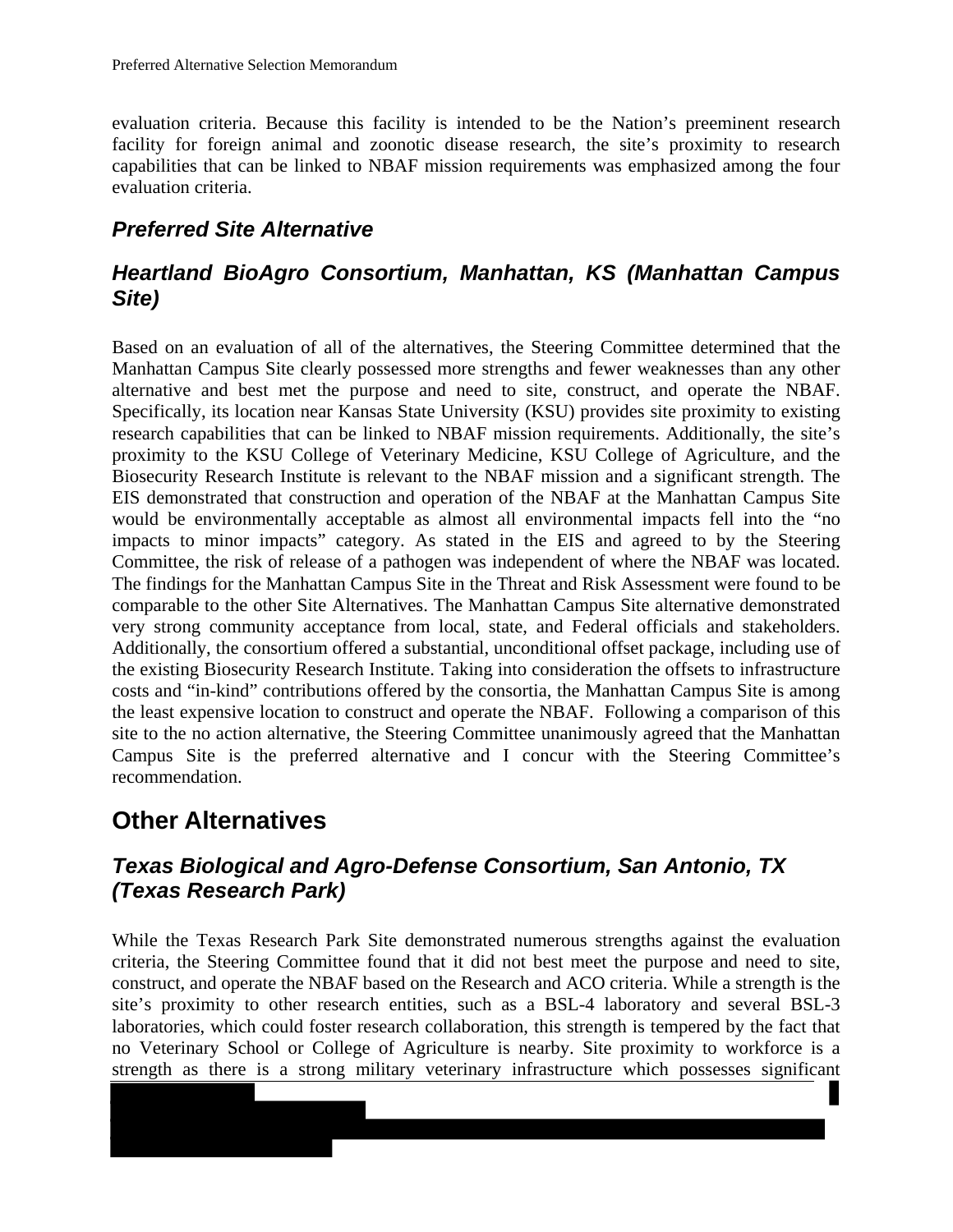worldwide experience with exotic animal diseases. The Texas Research Park Site also demonstrated very strong community acceptance from local, state, and Federal officials and stakeholders. However, the rating for the ACO criterion was not as strong or competitive as the Manhattan Site. While the Texas consortium offered a very good offset package, only a small percentage of this package was unconditional and could be used as a direct offset to the project cost. The EIS demonstrated construction and operation of the NBAF at the Texas Research Park Site would be environmentally acceptable as the impacts fell in the "no impacts to minor impacts" category. Finally, the findings for the Texas Research Park Site in the Threat and Risk Assessment were found to be comparable to the other Site Alternatives. Therefore, based on the site's lack of proximity to a Veterinary School or College of Agriculture and the lack of a competitive offset package, I did not select the Texas Research Park Site as the preferred alternative.

### *Georgia Consortium for Health and Agro-Security, Athens, GA (S. Milledge Ave.)*

While the South Milledge Avenue Site demonstrated numerous strengths against the evaluation criteria, the Steering Committee found that it did not best meet the purpose and need to site, construct, and operate the NBAF based on the Research, Workforce, ACO, and Community Acceptance criteria. This site offers proximity to world class capabilities across disciplines related to the NBAF and collectively there is significant expertise in research on infectious diseases and pathogenesis of animals and humans, as well as zoonoses. However, there is no clear evidence of integration with the biomedical research community and the research focus tends to be on poultry. It is attractive that the area is rich in high containment laboratory building expertise. Additionally, the Emory BSL3/4 laboratories and Athens Community College offered training programs for NBAF workers. The EIS demonstrated that for the South Milledge Avenue Site, almost all environmental impacts fell in the "no impacts to minor impacts" category. However, the NBAF EIS stated the site may require an amendment to the Athens-Clarke County Comprehensive Plan based on the current planned use for the area where it is located. The rating for the ACO criterion was further weakened because the offset package offered by the consortium offset only a small percentage of the project cost. The site continued to experience strong federal level, state, and local political support, however the group For Athens Quality of Life (FAQ) is a well organized, vocal opposition, and expressed numerous concerns on siting the NBAF in Athens, Georgia. Additionally, numerous negative comments about the project were received at public meetings. The findings for the South Milledge Avenue Site in the Threat and Risk Assessment were found to be comparable to the other Site Alternatives. Based on the lack of proximity to NBAF related research and workforce in comparison to the preferred alternative, the active community opposition, and the lack of a competitive offset package, I did not select the South Milledge Avenue Site as the preferred alternative.

### *The Gulf States Bio and Agro-Defense Consortium, Madison County, MS (Flora Industrial Park)*

While the Flora Industrial Park Site demonstrated numerous strengths against the evaluation

7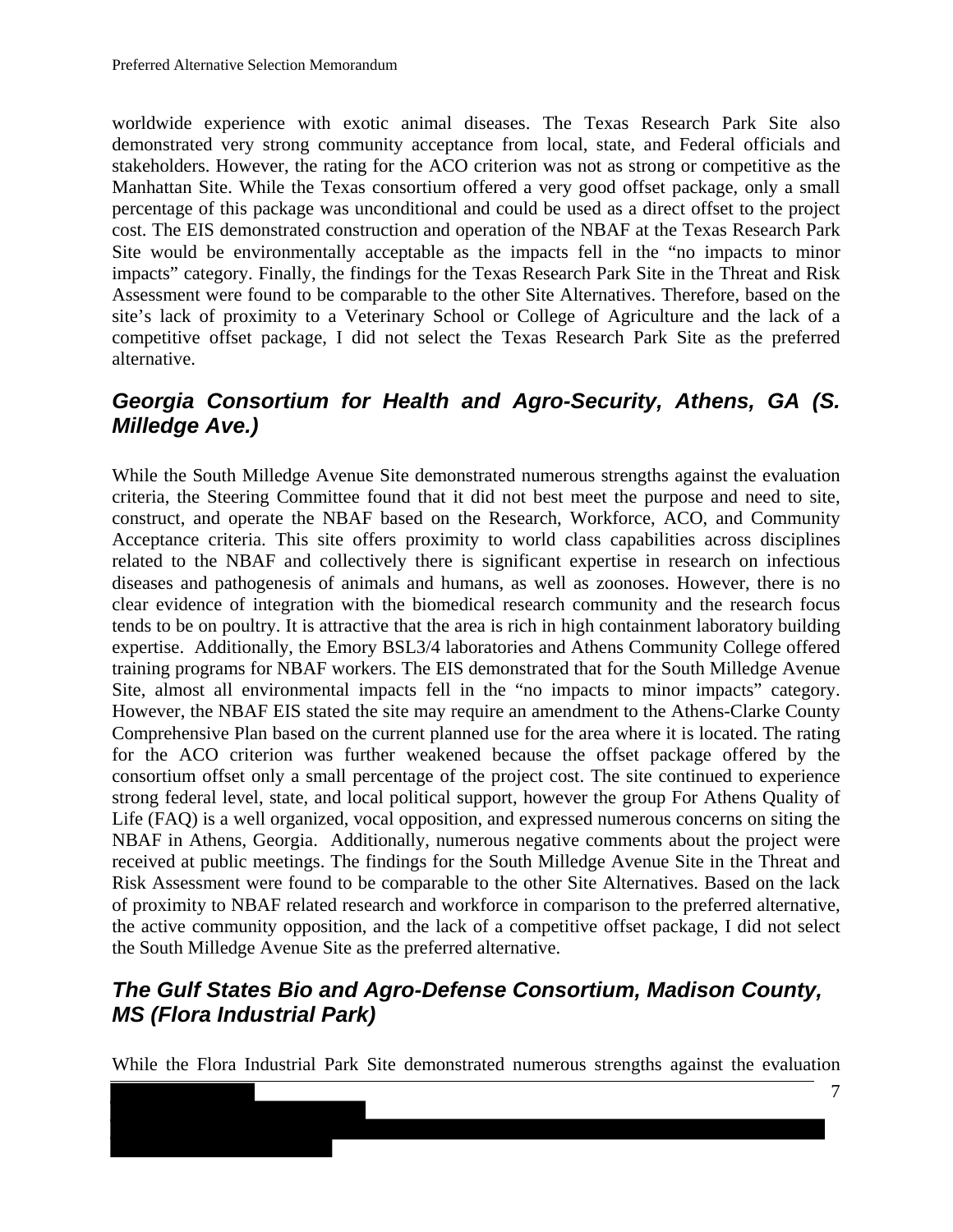criteria, the Steering Committee found that it did not best meet the purpose and need to site, construct, and operate the NBAF based on the Research and Workforce criteria. The NBAF Steering Committee concluded the MS consortia's inclusion of Battelle would not offset the Flora Industrial Park Site's lack of proximity to a critical mass of research institutions, such as the lack of a veterinary school and other research institutions in Jackson, inhibiting its ability to synergize other research efforts with NBAF. While Battelle has strong in-house training programs for laboratories and animal research and would assist in bringing these training programs and expertise to NBAF, this strength does not overcome the lack of a nearby university or research institution with related mission areas nor the lack of nearby BSL-3 laboratory with related mission areas. The Flora Industrial Park Site demonstrated a very strong community acceptance from local, state, and Federal officials and stakeholders. Further, the consortium offered a competitive offset package that covered a significant portion of the project cost and made this site one of the least expensive upon which to build. The EIS demonstrated that for the Flora Industrial Park Site, almost all environmental impacts fell in the "no impacts to minor impacts" category. The findings for the Flora Industrial Park Site in the Threat and Risk Assessment were found to be comparable to the other Site Alternatives. However, based on the lack of proximity to NBAF related research and workforce in comparison to the preferred alternative, I did not select the Flora Industrial Park Site as the preferred alternative.

### *North Carolina Consortium for the NBAF, Granville County, NC (Umstead Research Farm)*

While the Umstead Research Farm Site demonstrated numerous strengths against the evaluation criteria, the Steering Committee found that it did not best meet the purpose and need to site, construct, and operate the NBAF based on the ACO and Community Acceptance criteria. A significant strength is the critical mass of intellectual and scientific capital (comprised of universities, the private sector, and pharmaceutical and biotechnology companies) all within proximity to the site and that can be linked to NBAF mission requirements. Three area universities (Duke University, University of North Carolina, and North Carolina State University) offer significant opportunities to draw and train a skilled workforce. Additionally, the biomanufacturing firms and biotechnology research and development programs within the area, coupled with 24 BSL-3's, provide a strong base for a skilled workforce. However, the Umstead Research Farm Site experienced strong local opposition to the NBAF with limited federal, state, and stakeholder support. The well-organized and vocal opposition group to the NBAF grew to such a level that some federal and state level representatives withdrew their original support for the project. Additionally, numerous negative comments about the project were received at public meetings. The North Carolina rating was not competitive for the ACO criterion because the NC consortium offered minimal offsets to site costs. The EIS demonstrated that for the Umstead Research Farm Site almost all environmental impacts fell in the "no impacts to minor impacts" category. The findings for the Umstead Research Farm Site in the Threat and Risk Assessment were found to be comparable to the other Site Alternatives. However, based on the concern for the active community opposition in addition to the limited federal, state, and local political support and the lack of a competitive offset package, I did not select the Umstead Research Farm Site as the preferred alternative.